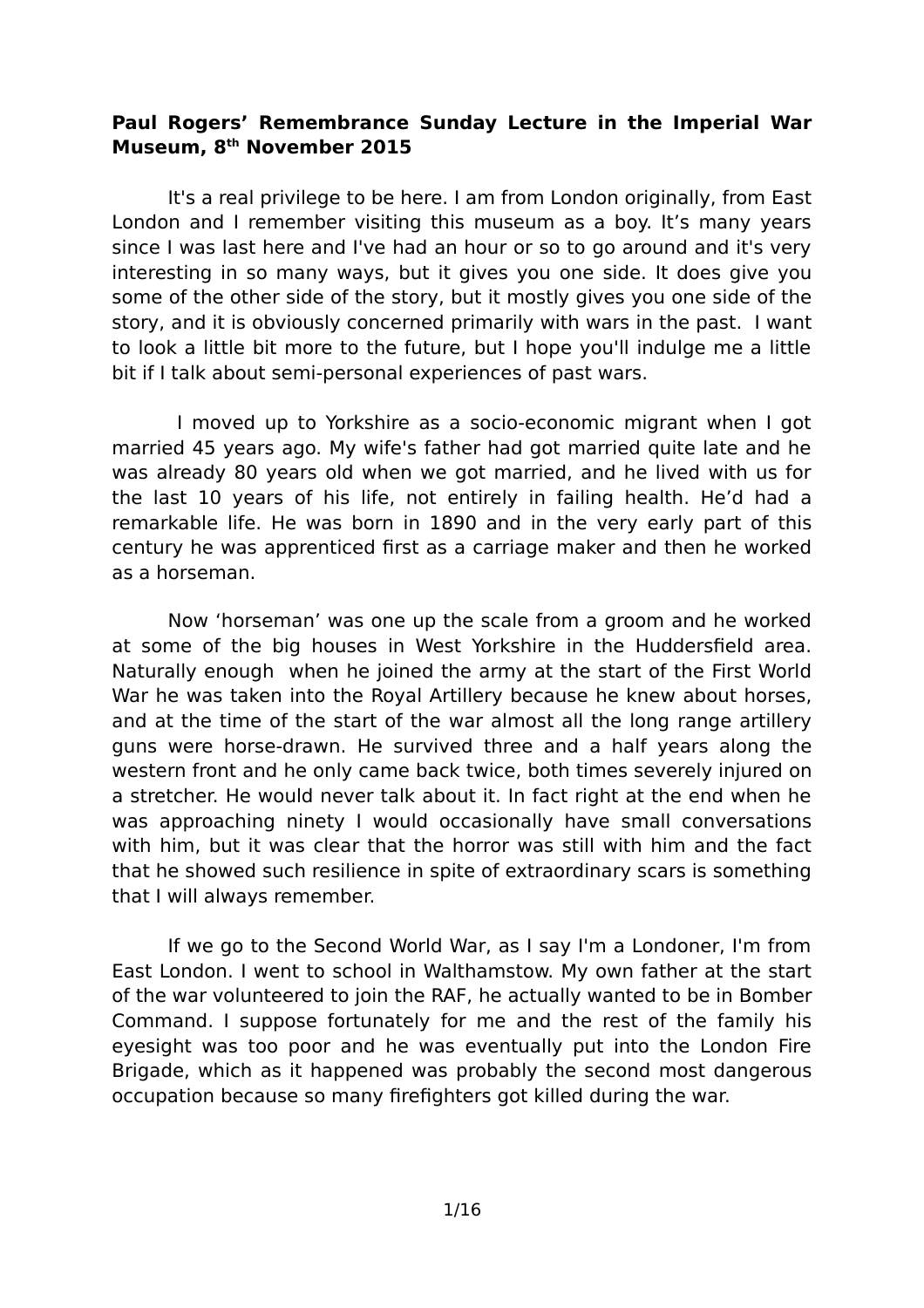He survived and towards the end of the war he was actually involved with officer education. One of his other posts though was to join the crew who were doing the 24-hour organization of civil defence right across London, they were down in a bunker underneath or just next to the Geological Museum. He happened to be on duty the night of the 12th / 13th of June 1944 and at about 4:30 in the morning the first of the V-1 flying bombs hit a bridge in Grove Road just in South Chingford and killed six people and did a great deal of damage. He was not very senior in the fire service and the people at his level had no knowledge of this new weapon, this vengeance weapon, and it was just put down as "powerless aircraft" and of course that became, for something like a year afterwards, one of the biggest threats to London along with the ballistic B1s and B2s. The V1 was essentially a very crude but very potent unguided cruise missile, in a sense the direct descendants have been used by the Americans and the British and of course recently the Russians in the Middle East; there is if you like a continuum.

So in a way in both examples from the First and Second World War are very powerful lessons which relate to many of the exhibits in this museum. My father-in-law's experience in the First World War and his deep reluctance to talk about it, my father's experience in the Second World War leading us right on in technological terms even to the present day.

Let me start with two points and they're sort of at opposite ends, and bear with me on this first one , it may strike you as slightly odd. When I first went up to live in Yorkshire I remember on an earlier occasion I had to drive over to York. Nowadays there's a route from Huddersfield through to York by the extension of the M1 but it wasn't there then. I used to go through Wakefield via the A642 to Tadcaster and then join the main road to York. You could go by a small by-road, which I took one day, not having taken it before, and having time to spare, that went through open rolling countryside, mostly arable but quite chalky, quite flinty in parts.

 At one point going along the road there was a little cross, about six feet high by the side of the road just next to a holly bush, a 10 or 15-yard holly bush. I didn't know what it was and stopped the car to have a look. There was no indication. All it had on it, and this would have been April of that year, was a date, 1461, and underneath a little wreath laid recently. So I couldn't understand this. It was on the way to the village of Saxton, just near the village of Towton, so I looked at the details when I got home. If you take that route now it has a small lay-by with some very good descriptions of the battle that took place there.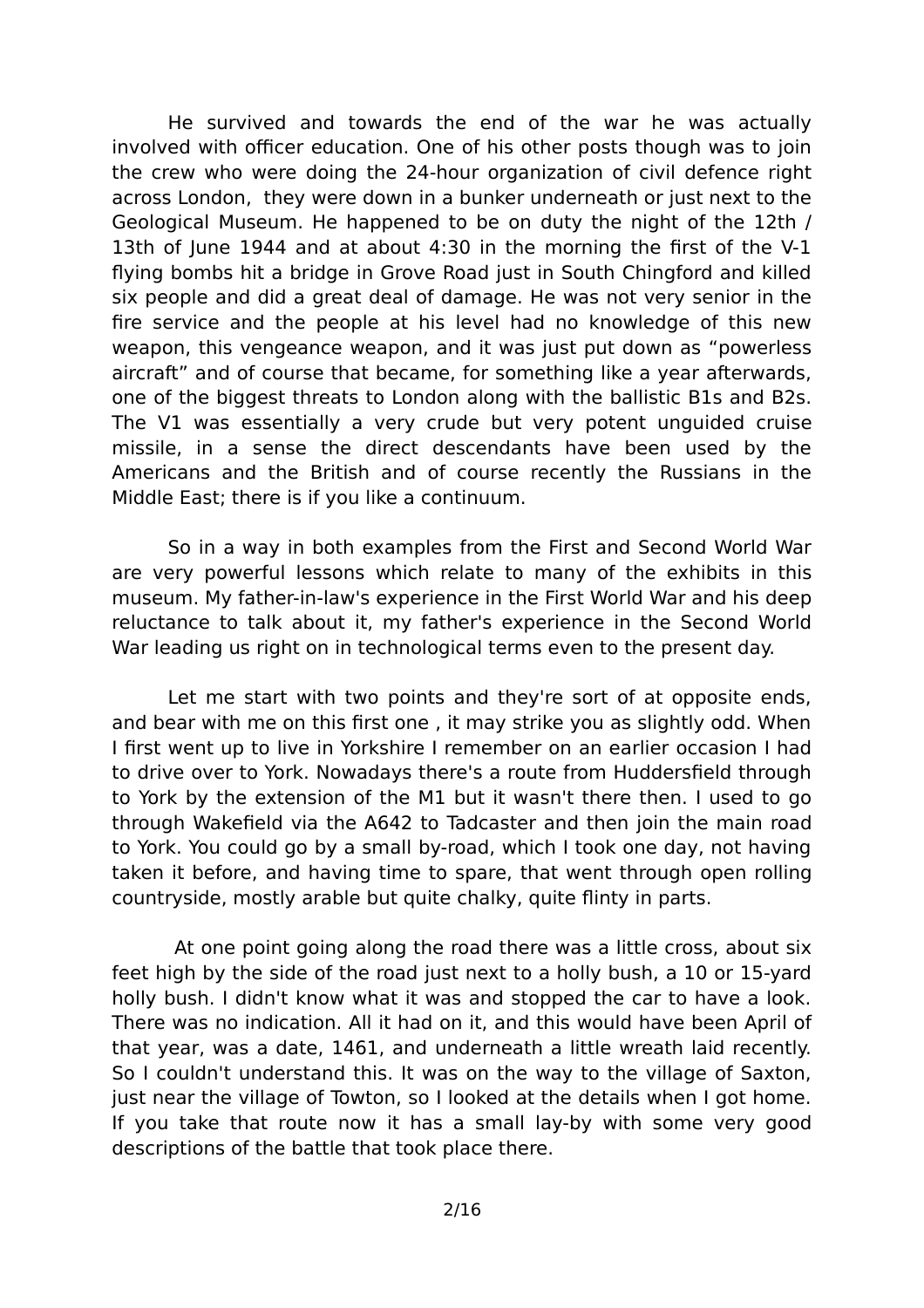The battle of Towton, fought on Palm Sunday 1461, is the climactic but not the final battle in the Wars of the Roses between the Yorkists and the Lancastrians. It was appalling. The Yorkists won mainly because when they started, early on Palm Sunday in a snowstorm, the wind was behind them and their arrows carried further. At the end of the day 28,000 people were dead and that was out of a population in England of barely three million, in one day. It's broadly equivalent to the entire losses throughout the First World War for the United Kingdom as a whole, in one single day. And that's Towton 600 or so years ago.

I say that because one always has to get a sense of perspective, if you're looking forward to the future, because when you're trying to tease out what the causes of wars might be, it can get extremely depressing. What one also has to remember is that in times past, carnage on many occasions with smaller populations has been even worse. There are people who argue, like the Harvard social psychologist Steven Pinker, that in fact we're slowly getting more peaceful, and his book "The Better Angels of Our Nature" is worth anybody's read. You may not agree with it entirely but it presents a different dynamic, a different way of looking at violence. So I always remember Towton. It stuck with me. In fact quite often if I'm going to that part of the world I go past it and just remember it, because it does give you a sense of perspective.

The other thing I wanted to mention was just one single quote which is looking much more to the future, and this is a quote from a conference which was run over 40 years ago in one of the northern polytechnics. It was run by a group of staff who were trying to bring together (this is the early 1970's) the issues of Development, Environment and Security in a single conference. They were very lucky to have a quite extraordinary speaker by the name of Edwin Brooks. Edwin, who developed a career later in Australia, is not well known in Britain. He had been a Labour Member of Parliament, he had been a chair of the Conservation Society and he was a lecturer in Economic Geography at Liverpool University when he came to speak, and he talked about the risk of the kinds of problems we would have within 40 or 50 years if we didn't alter our attitude to the broad concept of security.

And one particular phrase he used to say, stayed with me all through the years and I've used it quite a lot myself, quoting from him. He said the dystopia that we have to avoid is "a crowded glowering planet of massive inequalities of wealth, buttressed by stark force, yet endlessly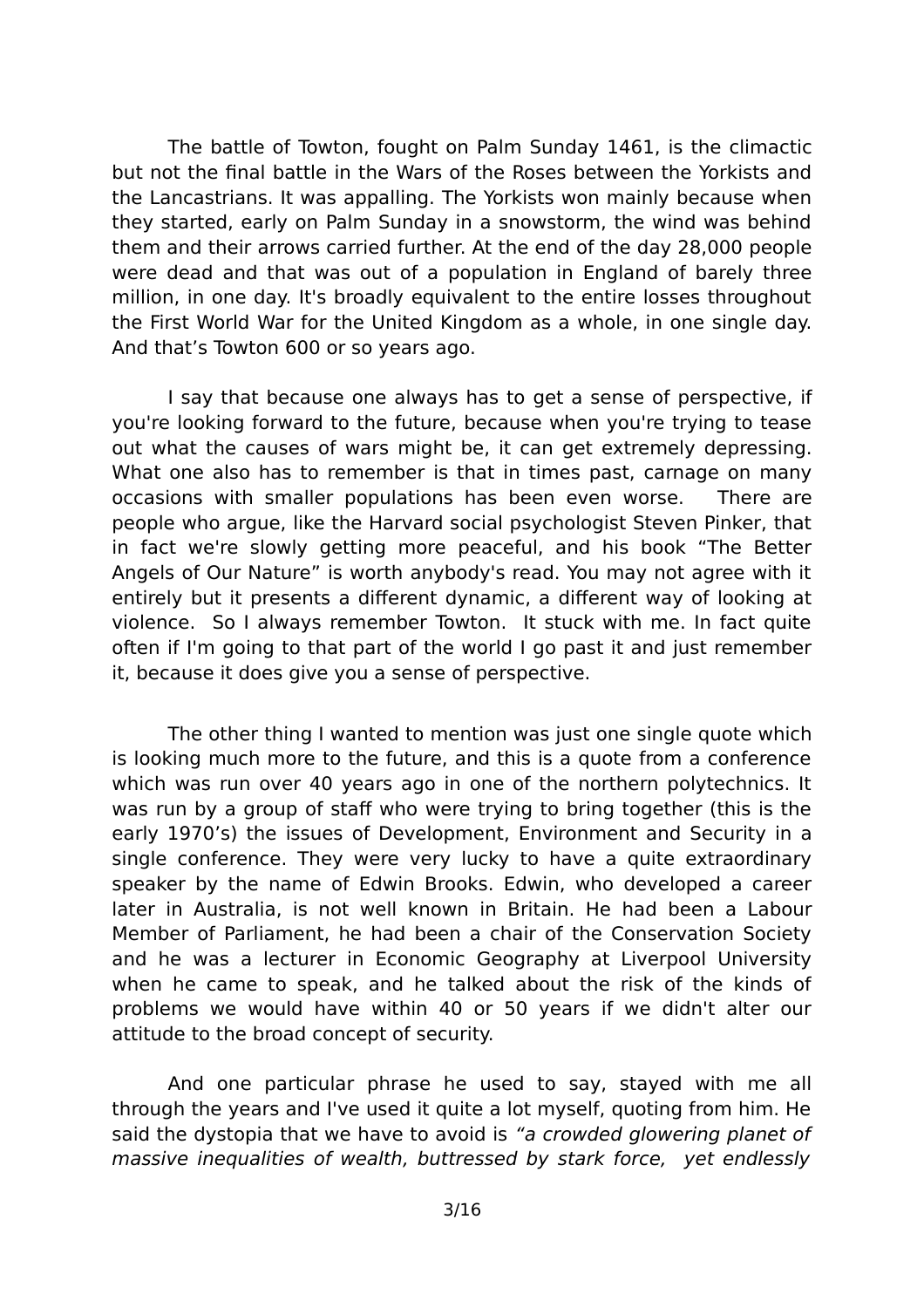threatened by desperate people in the global ghettos." That was 1972, the book was published in 1973 or 74, and here we are 40+ years later moving steadily into that world. I remembered what he was saying when I was looking at the television cameras of the soldiers and the barbed wire going up to keep the refugees out of Europe just a few months ago.

So what I want to do is to talk for no more than half an hour about what the future problems might be on the time scale of the next 30 years and not the immediate future. There will be a resonance with what's happening in the Middle East but I want to look much longer term, so it is necessarily speculative and I admit that. You may have lots of disagreements with the things that I try to pick out, which I think are the really significant trends, nevertheless I think it is worth giving it a go.

If we look to the future over the next 30 years what I'd like to suggest is the three overall drivers worldwide, things which are happening , trends which are likely to dictate the kinds of security issues we may have, the chances of peace and the risks of war.

**The first of these is very bluntly, worldwide, the widening socio-economic gap, the widening wealth-poverty gap.** It's not easy to recognise in a country like Britain for most people, even though about a quarter of our own population has got relatively poorer, particularly over the last 10 years. It is not easy to place it even worldwide because there have been huge developments in many parts of the world. You probably have 100+ million people in China who will be rated in wealth terms equivalent to say the European middle-class, maybe 50 to 80 million people in India similarly, maybe 20 million in Brazil, and maybe a million, a million and a half in a country like Kenya or Uganda. There has been a huge development, a huge range of economic growth but it has been incredibly divisive. It's not been accompanied by higher standards of socio-economic justice, equity or emancipation.

Essentially that is a trend which has developed particularly since the end of the 1970s during the period of the transition to what we call neoliberal economic policies, the Washington Consensus on development in the Global South, and the whole panoply of things which developed in the late 1970s. It's interesting to note that if you look at world economic growth as conceived conventionally, it was actually higher in the 40 years before 1970 compared with the 40 years after it. People tend not to appreciate that, and that's in spite of all the problems in the second world war. The problem is that the kind of system that we now have, to put it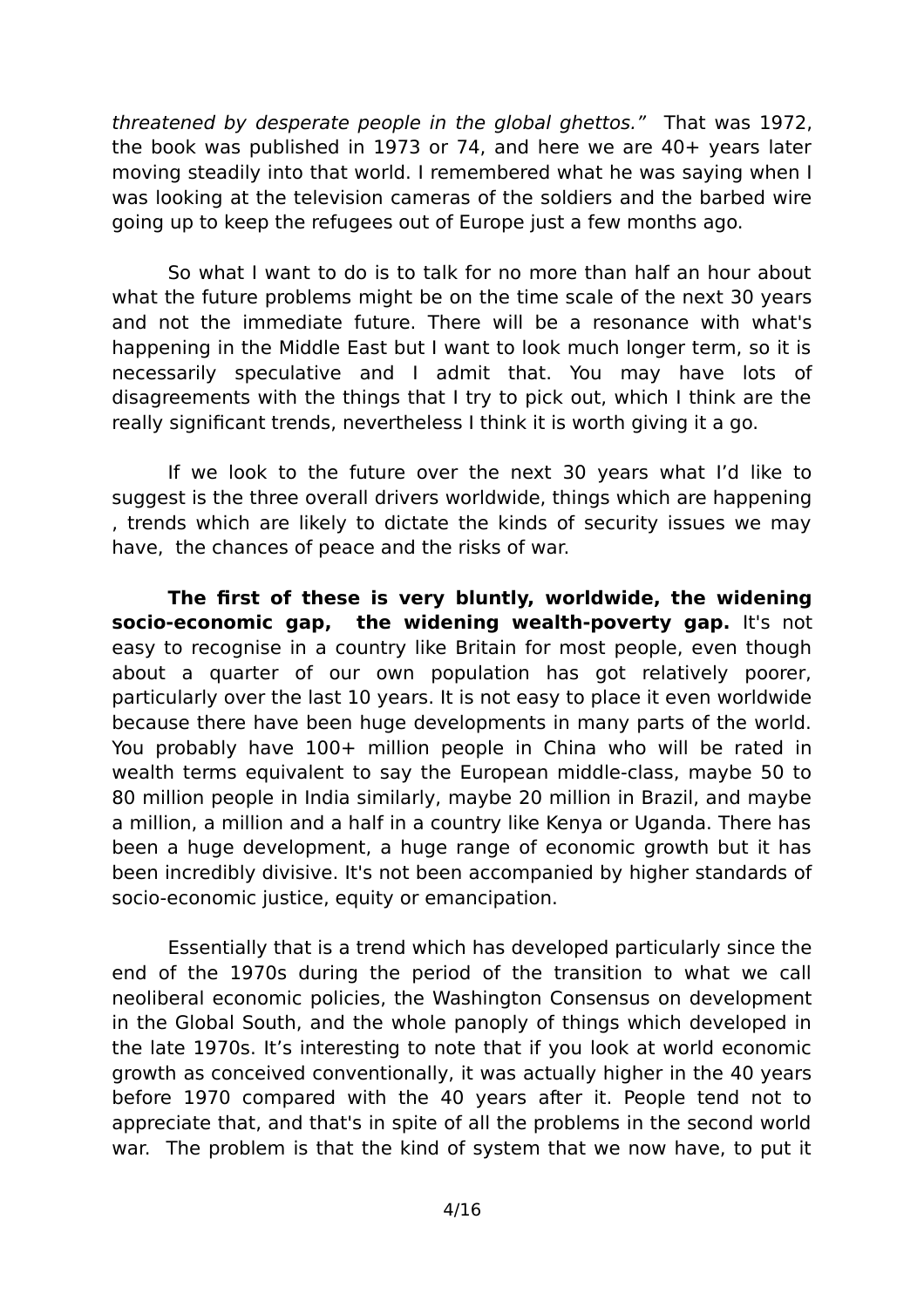bluntly, isn't fit for purpose because it is not delivering the fairness that it should deliver. You're seeing this expressed in many different parts of the world in many different ways but it's a fundamental issue and all the trends indicate that it is not changing. You can use all the different measures, I think there was a quote from Oxfam recently that the 60 or 70 wealthiest families in the world are wealthier than a whole cluster of states, that the wealthiest 1% is equivalent in wealth to about 50% of the poorest worldwide. More particularly the richest 20%, which probably frankly includes the great majority of us in this room, have 85% of the world household income. That is a trend which is still developing and it's leading to more and more resentment.

Part of the reason for that, paradoxically, is one of the real great successes of international development over the last 40 years, and that is huge improvements in education. Very early in my career before I moved over to the area I'm now working in, I worked for a couple of years in Uganda on a regional agricultural program, and I had some friends who were local teachers. I learnt a fair bit about what the Ugandans were trying to do. They were trying to get as many of their kids through 4 years of primary education as they could, so that at least people will be literate and the rest, and they were not too bad in terms of the gender gap as well, it could have been better but it wasn't too bad . At that time the entire country had one University, a college, Makerere, which had maybe 2 or 3000 students in a country even at that time of about 15 million people.

If you go back to that part of the world now you see that Uganda has succeeded in getting just about everybody through primary education, most through high school, and I think there is something like 7 or 8 universities across the country. It's been a transformation and that is repeated right across the global south. There are some areas where the gender gap is too still too perniciously wide, but even that is slowly changing.

The point about this is, with huge improvements in literacy, communication, and even the spread of the Internet, people are much more aware of the nature of the world they live in in the broadest sense, both in the country and transnationally. In other words people are much more aware of their own marginalisation and we're talking about the majority margins. It is an odd concept, you assume margins to be a minority, we talk about the majority in terms of a fair share of the development of the world as a whole.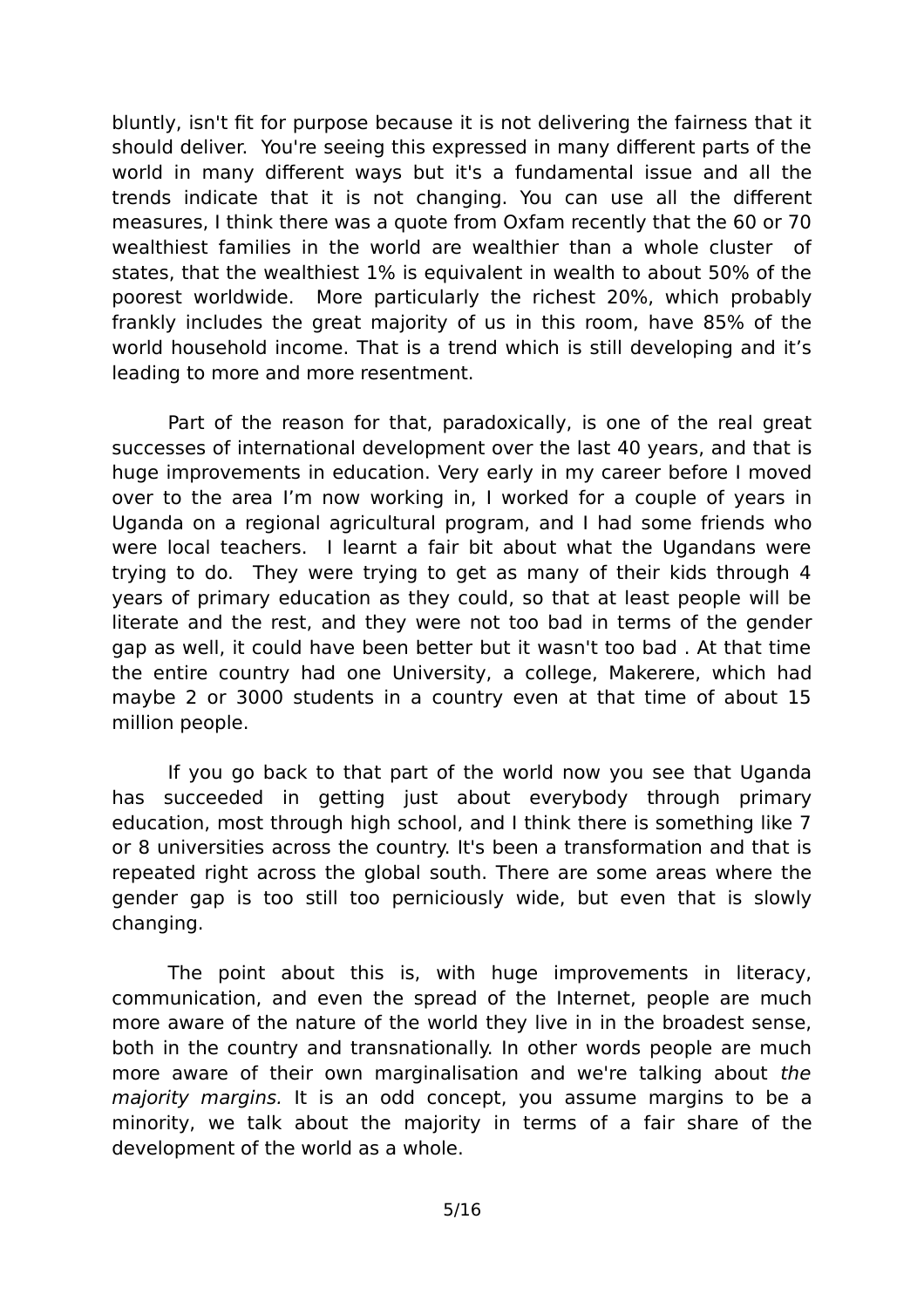Some of you, of the older ones among us, will remember a phrase which was very popular 30 or so years ago among the sociologists, and that was the so-called "revolution of rising expectations" in Britain; the idea that things were getting steadily better and wherever you were on the social ladder your life was improving. Now you have the much more common problem of the "revolution of unfulfilled expectations" or even frustrated expectations, and you're seeing that in many different parts of the world and in not a few places it turns out into really very considerable violence. You look at the almost unreported neo-Maoist Naxalite rebellion which has plagued large parts of India the last thirty/forty years, and that is being repeated in many countries. So you have a situation in which you have the world economy not delivering what it should deliver and we're already seeing the kind of thing that Edwin Brooks was talking about.

**The second trend links in very much, in fact in some ways it's representative of the banner at the front, [which reads "War Causes Climate Change, Climate Change Causes War"] and that is we are for the first time in human history finally facing up to the environmental limitations dictated by the entire planetary system,** the biosphere or the global ecosystem, call it what you will. We've had major problems of pollution and dereliction of the rest at national and regional levels, but it is only really in the last half century and in many ways in the last thirty years that we've begun to realize this is now a global phenomenon.

We did get a very clear early warning of it back about 30, 32 or 33 years ago when it was found that the ozone layer which protects us from excess ultraviolet B radiation from the sun was starting to be decayed by a cluster of chemicals, the chlorofluorocarbons which were believed to be entirely without effect , used like the gas in the packaging of Big Macs and the rest, used in refrigeration, used in aerosols, used to propel fire extinguishers, and the CFCs it turned out were degrading the ozone layer up in the upper atmosphere and the O3 molecules were going into O2 and the end result was that you were starting to get increases in ultraviolet radiation.

Fortunately in a way it was asymmetric in that for various complex reasons it affected the South polar region greatest every Spring, and that was picked up by a team led by Joe Farman of the British Antarctic Survey in 1983 and they realised that in fact the ozone layer almost disappeared for a couple of months. In other words, if there had been life around the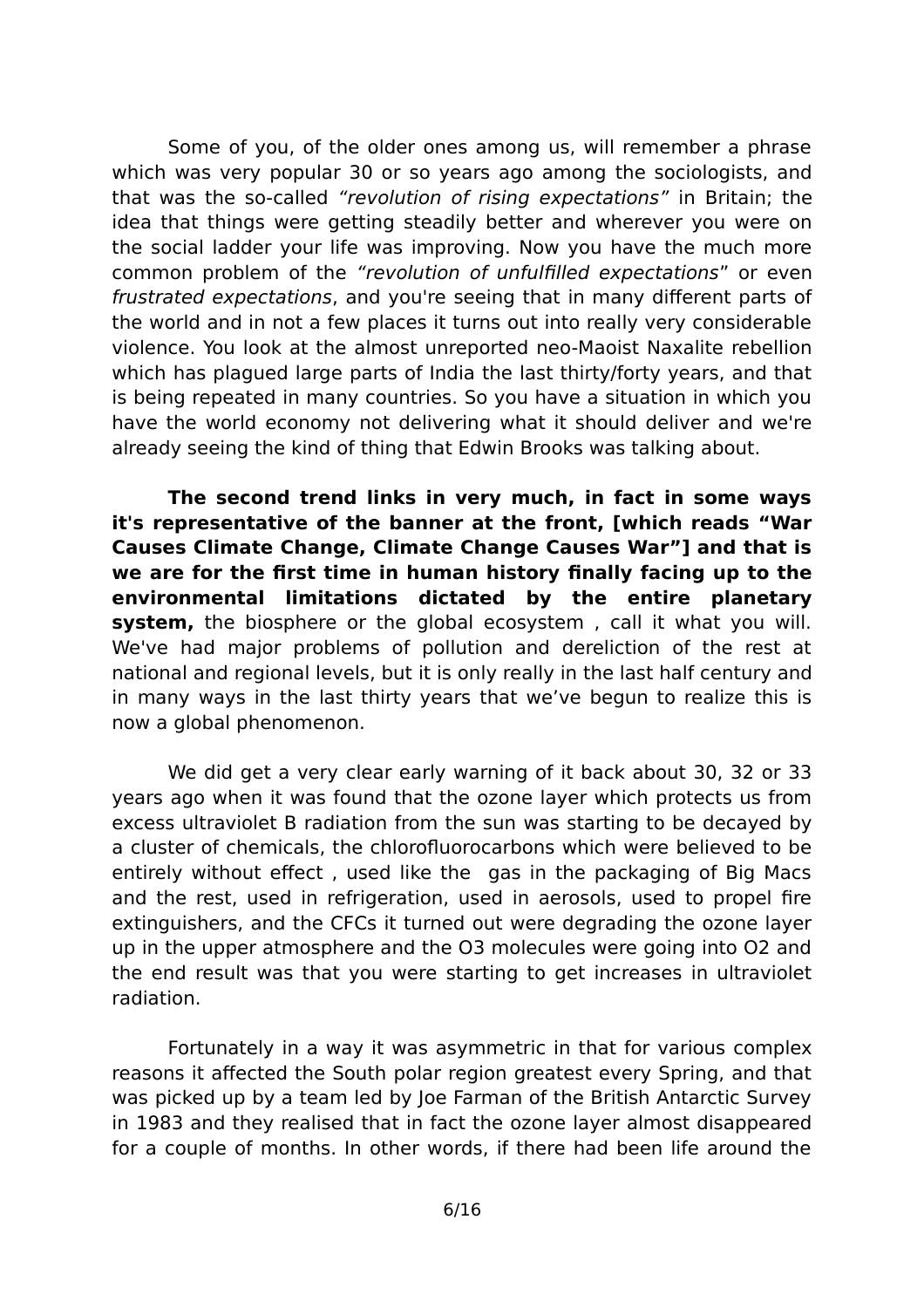South Pole it would have been extremely difficult for it to survive. That message got through very quickly. It keyed in with other things that people were already learning, and extraordinarily the Montreal Convention which started the long process of phasing out the CFCs took place only four years later.

There are times when you have real issues obviously facing you when even governments and inter- government groups will act quickly. There is a sting in the tail though. It's going to take many years before the ozone layer completely repairs itself, there are still CFCs being liberated from old refrigerators on dumps across the world. It's still a problem but is it diminishing, it was recognized. The key thing about it was, this was the first occasion when we as a species were having an entire global impact, one single impact.

Which brings us on obviously to the huge one: that of course is what some people are now calling crudely carbon pollution, in other words the rise of global temperatures, the changes in the climate, climate disruption, following the production, the burning of very large numbers, gigatons even, of fossil fuels. Now this again is a worldwide phenomenon. It is partially recognised, in fact almost more so by the day, with the Paris conference coming in three weeks' time, that it is a far more difficult problem to deal with than the CFCs and the ozone depletion because it affects the whole way that we live and work industrially, and there have to be absolutely radical changes on that. But just remember what we know now about what will happen if we do not get to grips with it, and that is going to be really hugely traumatic.

There are two things about climate change which we now understand rather more fully than we did. The one is that it is quite deeply asymmetric . Many years ago it was thought that it would mainly just affect the northern and southern tropics because natural climate change over millions of years tended to have that kind of effect when it occurred through natural factors. People used to think in the 1990s, well it's going to be difficult but at least the richer, more structured countries will be there to cope. That now is not the case and we now know that there are two particular regions which are going to be more affected than any others, one is the Arctic which is warming far faster than the rest of the world, and that will certainly lead to sea level rises, particularly if we start to see the erosion of the Greenland ice cap; but the other actually is the tropics and subtropics particularly north of the Equator.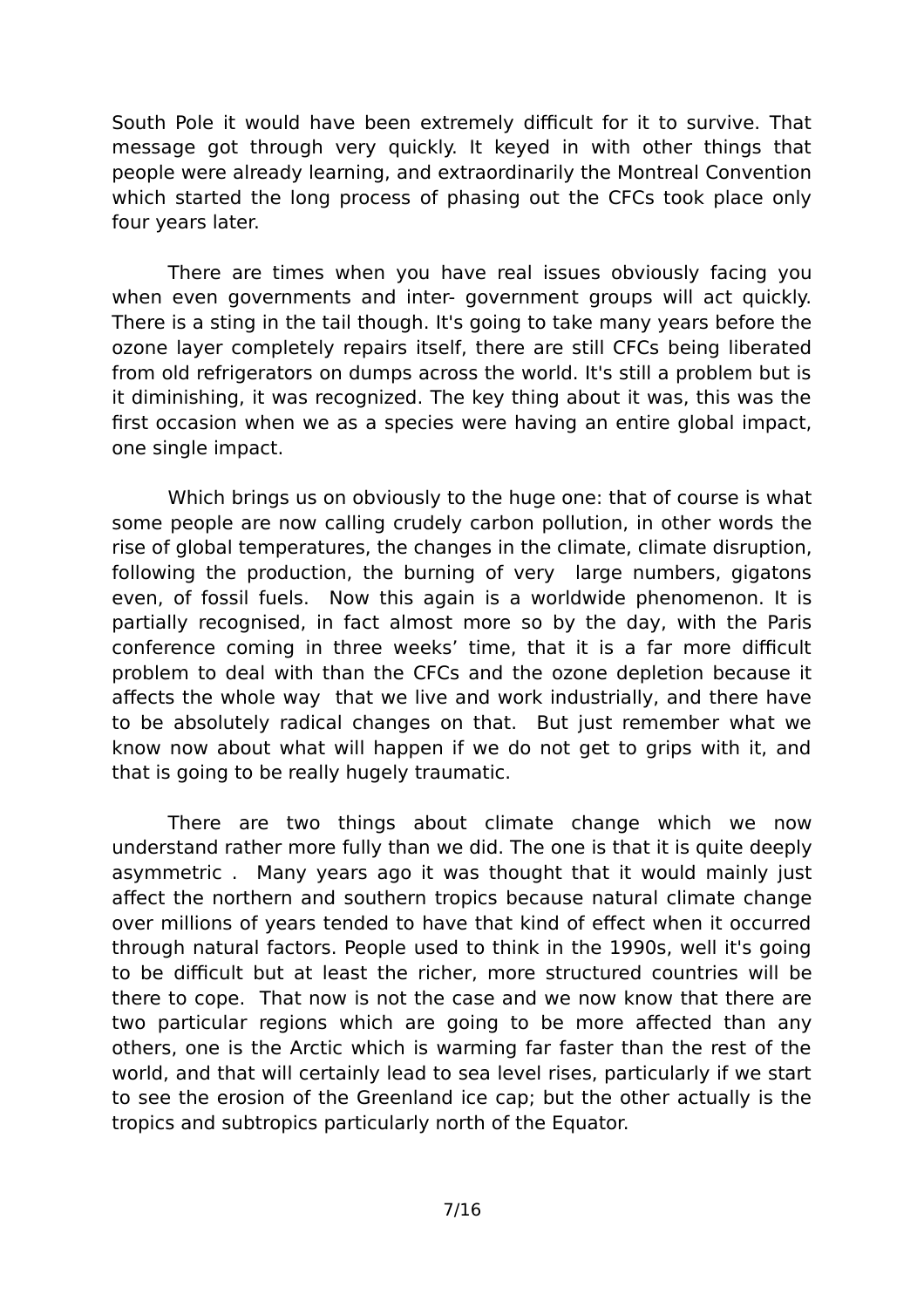There is a huge belt all the way around the world north of the Equator through to basically the latitude of say central Spain which is going to be particularly affected, heating up more and drying out more. That would also affect the southern latitudes to an extent as well. The effect on the Amazonian rainforest could be astonishing. If it is thought that the world-wide temperature was to go up by three degrees ( it's gone up by 1 degree, almost, so far) the reckoning is that Amazonia will go up by about nine degrees. That would mean that you would essentially see the Amazonian rainforest which is one of the biggest carbon sinks of all, (storing carbon), lost, because bit by bit it would burn, almost to the level of the wildfires we are getting in Indonesia as I speak.

 So it's this asymmetry that is so difficult but the other factor is that it is, as far as one could tell, slowly but surely accelerating, in fact what we have seen really this year is an indication of that because, as many of you will be aware, over the last twenty years or so you have had an increase in temperature average which seemed to slightly pause a little bit over the last five to eight years. That's been welcomed by deniers, saying that climate change isn't happening, but it's long been recognized that there are natural ups and downs in world temperatures, it goes up a bit then down a bit, and one of the main factors is the so-called Southern Oscillation: we know it more commonly as one of its key components, which is the El Nino / La Nino effect, Those were more or less out of synch until the last year and now they seem to be in synch which is why this year is well-nigh certain to be the hottest year worldwide on average ever recorded. And we are likely to see quite major increases in temperature between now and 2020.

So we have these factors but the key thing to all of this is that what it does as climate change takes root, is that it undermines the ecological carrying capacity of huge areas of croplands to produce food at the level they do at present, and this is at a time when the population is still growing worldwide, and essentially that will be the downside if we do not get climate change under control and essentially that would mean all kinds of issues which I'll come onto very shortly.

**Then we come to the third factor and this if you like is the way that security is seen.** Essentially you will call it the paradigm of the control paradigm. When push comes to shove, the more powerful , more well off, more comfortable parts of the world will, if they see themselves threatened , use force to prevent that threat . And it's certainly fair to say that, you know, any major military group around say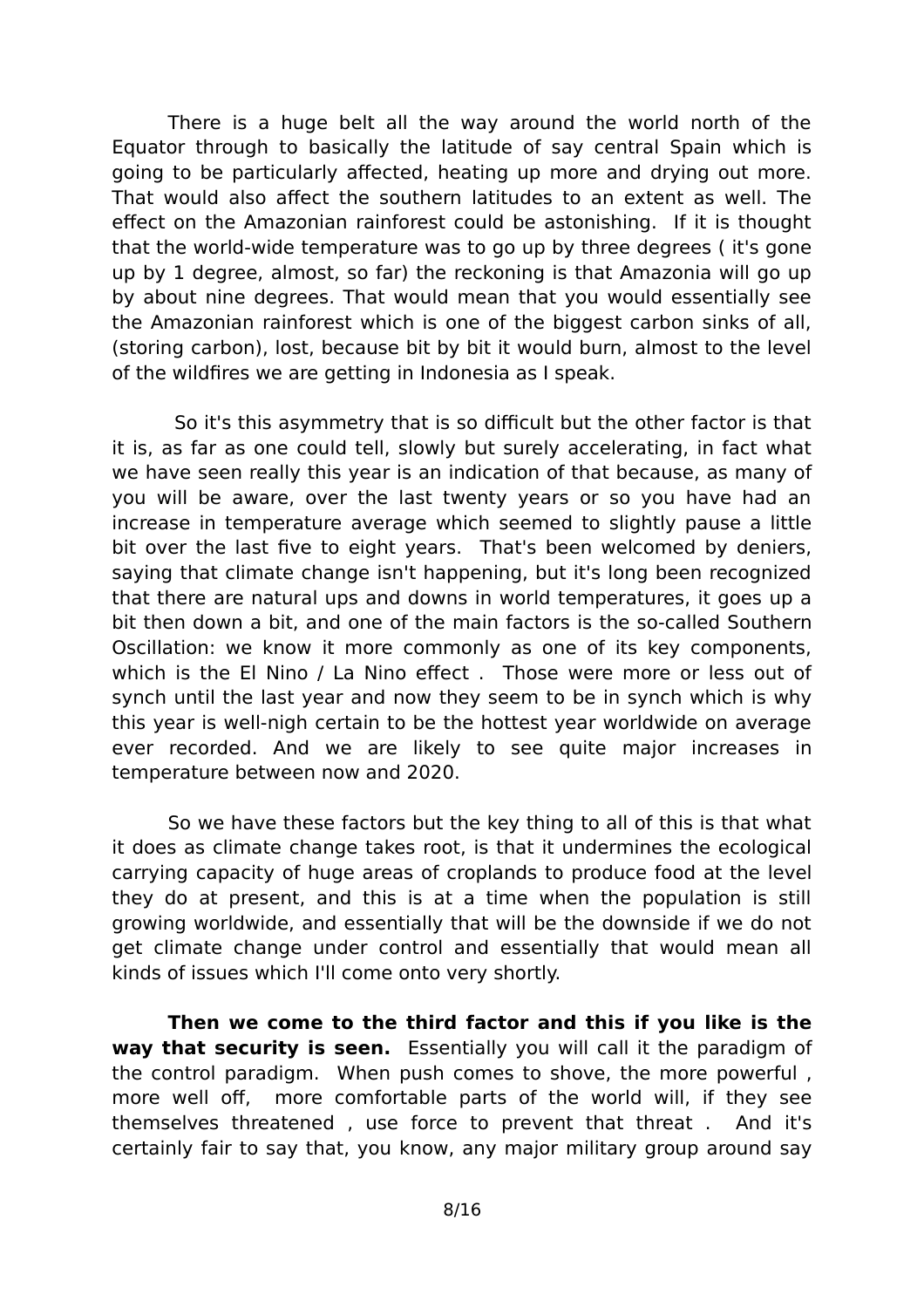in the Western world particularly, the major think tanks, are looking to what are going to be the future threats and how to handle them.

Let me tell an anecdote on this one. About three years ago I had an email, more or less out of the blue, from a colleague who works at the "Changing Character of War" programme which is based at Pembroke College in Oxford University, who said they were running a seminar, it's part of a series they run about once a year for a particular small foundation. They were running a seminar on the security, complexities and consequences of weak and failing states. How would future problems of weak and failing states affect British security? and they had a series of experts on different parts of the world which might be prone to this sort of problem but they wanted somebody just to give a bit of an overview at the start before getting the really knowledgeable people in. Would I be prepared to do the overview? - because I sort of do work a little bit on broad brush issues. It was a one day conference and it seemed quite interesting. It was down at Wadham College The guy was not really quite forthcoming about who the participants would be, so I assumed they'd probably be diplomats from the Foreign Office or some such.

So I went down and took part in it. It turned out that the participants were the commandant and all the senior officers of the SAS, joined by people from MI6, and the defence and intelligence staff of the Foreign Office; this is one of a series of seminars, held more or less annually, funded not by the taxpayer by a private foundation, which actually enables the elite military forces to look ahead at the kinds of issues that they are going to face; and in many ways I've met that - I'm lecturing in a couple of weeks at the Royal College of Defence studies - I've met that when I have been talking to military think-tanks. These are serious professional people who are looking ahead long term as to what they have to do. In fact if you read the reports coming from outfits such as the "Development Concepts and Doctrine Centre" down in Shrivenham they will give the same kind of analysis that we are going through this afternoon: marginalisation, refugee flows, migration, climate change they add other things as well, the possible rise of China or the re-rise of Russia - but they tend to focus long-term on these issues.

 The thing is that from their perspective quite naturally what they're about is keeping their own country or their own alliance secure, so what they're looking at is how to maintain the situation as it is at a time when you may get all sorts of problems developing.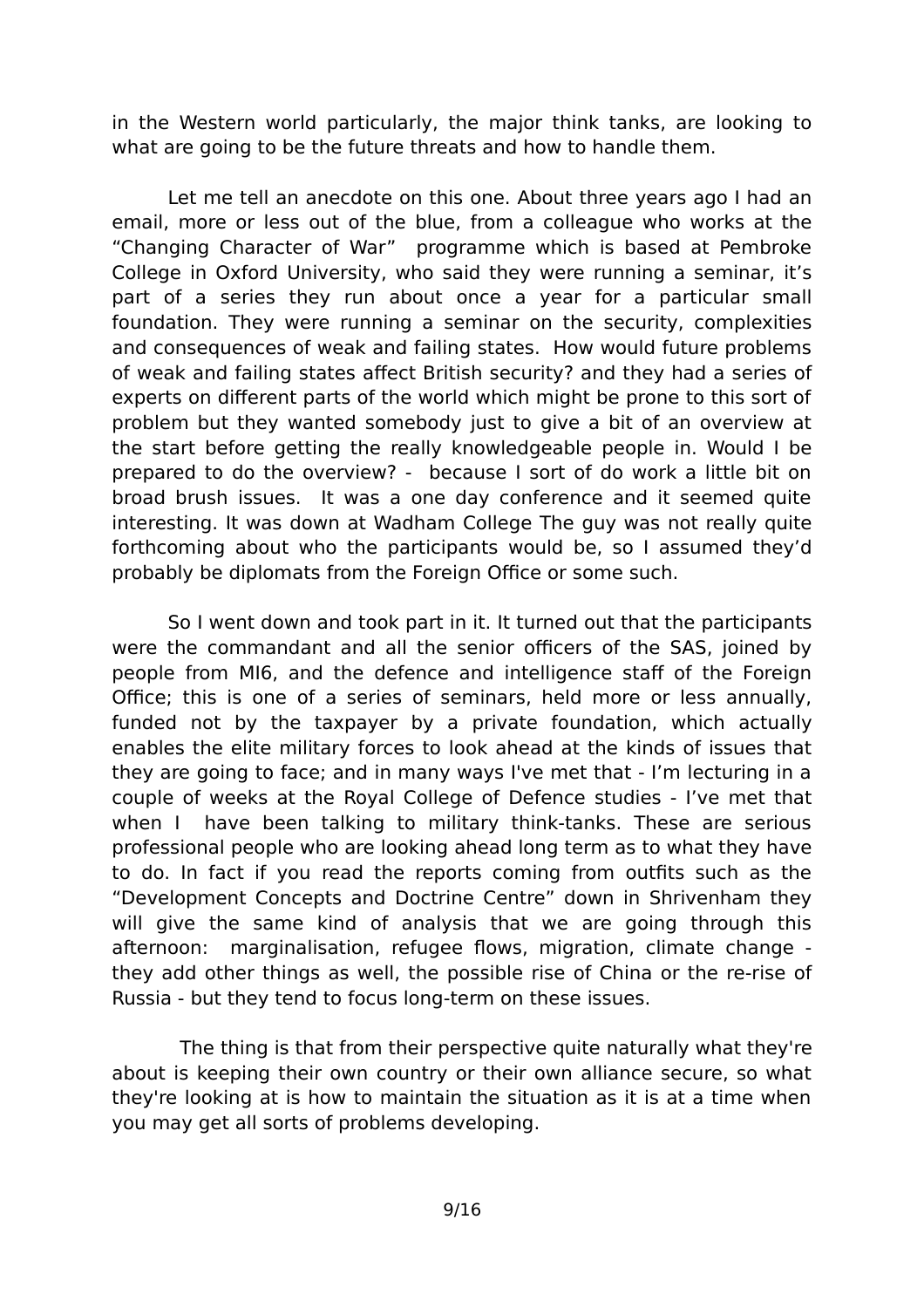What it is not doing is going beyond that to look at the underlying reasons why we're getting these problems, and that is the real difficulty that one has. I mean if we're looking at what the risks would be, and this is just the worst case because there are really good alternatives to this, but if you look at what the risk would be then essentially, if climate change continues to develop as it is developing now and moves into pretty wholescale climate disruption, the richest countries will more or less be able to cope, at least for two or three decades. If it gets completely out of control then nobody will be really in a very good position to do very much, but the richer countries would be able to do it. But those countries experiencing the biggest changes, also the poorest countries by and large, will have huge difficulty.

You would move into an era of very considerable anger and resistance and resentment not just against their own states but other states that are part and parcel of a system which is seen as deeply unfair. There would be huge pressures of movements of population. One major study done by a migration research centre reckons that if climate change was to really develop along predicted paths, within 20 years the numbers of people wanting to move would not be the 20 to 30 million we have now, but more like 400 million, and people would be desperate to move, but such movement would be constrained. Those are the conditions in which you get much more violent movements. So that is the kind of issue that we're going to face. And for my mind we're into an era, not so much of a clash of civilizations against radical Islam, but a kind of age of insurgencies, revolts from the margins, and this is what is recognized in military circles as being the kinds of problems we're going to face in the future. Of course I'm saying, "we, we, we're" all the time. What I mean is us in the richer communities, either here or in other parts of the world.

If you go back to what Brooks was saying, "the crowded glowering planet of massive inequality of wealth, buttressed by stark force", the phenomenon of the protected city, of the protected compound, the secure compound is far more common now than it was fifty years ago right across the Global South, and to an extent in countries like Britain as well . I remember going through a very well-off, to put it nicely, housing estate out in the Home Counties not so long ago, and as you drive along a road which is actually a public road there is a little indicator board which just throws up your number plate. In other words as you enter this estate, on a public road, your number is recorded and they put it on the thing so that you know that they know your car's going through, and that is the kind of phenomenon on a very small scale we are seeing more and more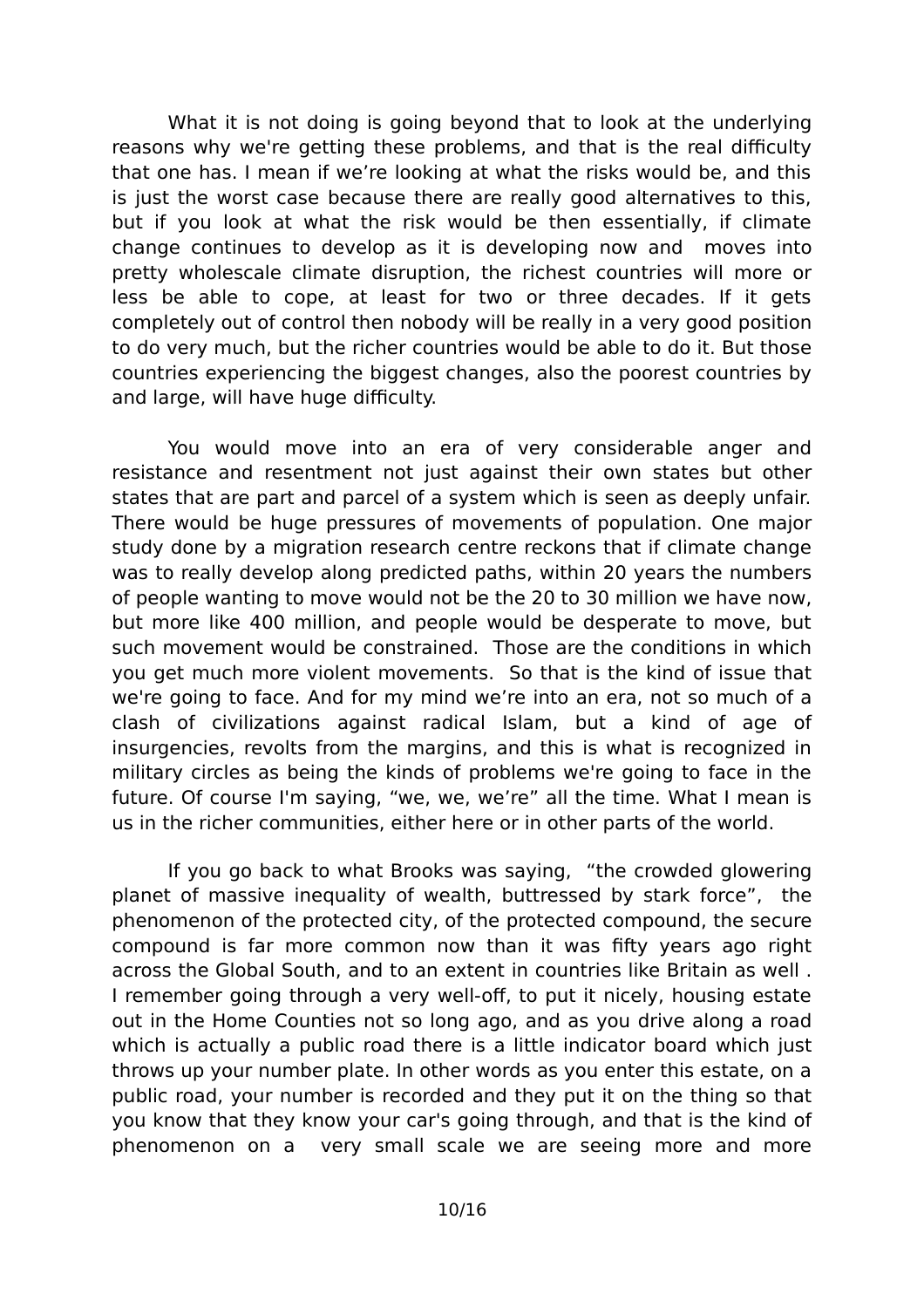worldwide. And in a sense, we have the Strategic Defence and Security Review due to be published quite soon, and I would hope that it would recognize that we have this same sort of problem and that it cannot be controlled by military means. I very much doubt it .

So let me finish by looking at the other side because the title of this talk, very ambitiously I'm afraid, far too ambitiously, was "future wars and how to prevent them". I suppose in short it's easy: what you have to do is move to a much more equitable global economic system and one which is progressively, within 20 years, ultra low carbon. Now it's very easy to say that in a single sentence but it is a massive requirement. So let's finish off by looking at some of the positive signs because an awful lot is happening.

The first one, which I think is particularly fitting for London, is to remember that if knowledge is available and people are thinking through the alternatives, when events happen which make it absolutely clear that a choice has to be made, you can get very quick action. I will betray my age by saying that as a boy, age nine, I was in London in the winter living in London, going to school in Walthamstow, in the winter of 1952, and that was the winter of the Great Smog of London. That lasted for four days in a combination of a severe thermal inversion layer over a city rich in coal fires and industries where the smoke could not get out and formed smog and it was terrible. I mean certainly in this lecture theatre now if that had been in the open I would only have been able to see the first four rows, that's all . And that lasted the best part of four days, some of you I'm sure will remember it. In that period at least 10,000 people died. At the time it was thought to be 4 thousand, epidemiologists later said was far more. People who were mostly elderly, bronchitic, asthmatic and the rest, died and they died in their thousands.

 It affected, though, the media, the print media and the radio mostly that time, and the politicians who were in session. what it did was to speed up hugely the introduction of Clean Air Acts right across Britain , probably brought them forward about five years or so because people were already arguing that something had to be done and this was proof that it had to be done.

Those of us from London who know history will know if you go back through deeper history to the famous Great Stink of London in 1858, that was when the complete lack of any kind of major sewage system meant that the whole of the Thames and the subsidiary rivers had become one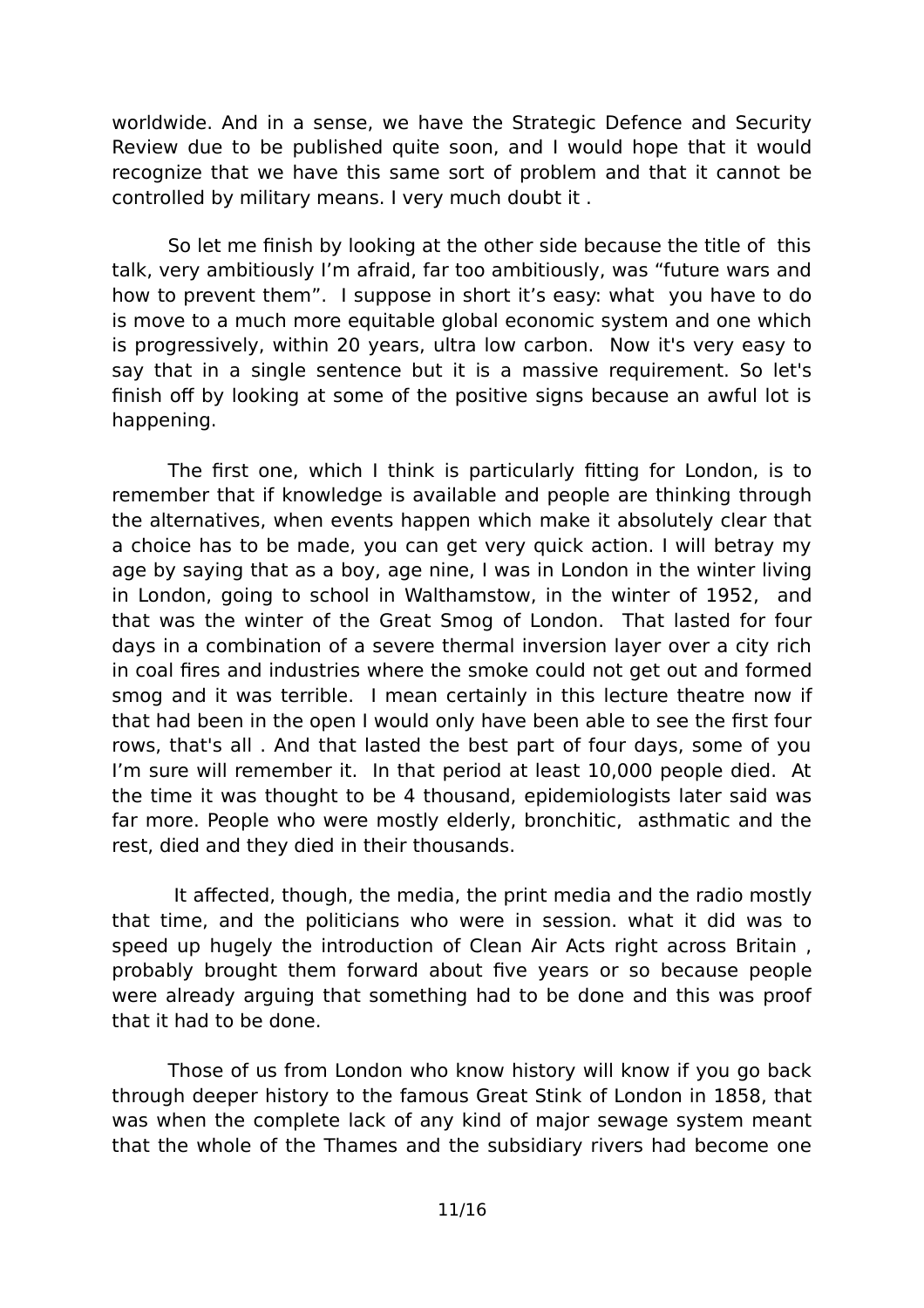gigantic sewer, so much so that it was far too smelly to even go near the Thames, and even parliament in its wisdom decided to sit somewhere else; but it was so bad that the people had already been saying "this growing city has to have a proper sewage system" so Joseph Bazalgette and the Metropolitan Water Board and the rest got their way.

Joseph Bazalgette and his team built the Northern and Southern outfall sewers, to be absolutely frank what they did is they took all the crud down river and put it down in the lower reaches of the tidal Thames. But to be fair to them in succeeding years they had some of the world's biggest sewage farms like Beckton built and more or less intermediately sorted out the system and incidentally did very much to see the final days of cholera in London. That was one event which actually in a sense catalysed what was known to be necessary action.

In some ways much more recently Joe Farman and his team finding about the ozone depletion problem spurred very quick action. There's a very interesting little story about that because when Farman and the group reported to the British Antarctic Survey what they'd actually found out, this was then checked with NASA in the United States which did actually have satellites up which could have picked up this anomaly but apparently hadn't been doing so. Well so this anomaly we knew was happening because of actual ground measurements but the satellites, admittedly in the 1980s perhaps not quite as advanced as they are now, were not actually picking it up, and it turned out that there was a programming element in the satellite that if a satellite suddenly recorded an absence of ozone, that was categorised as an instrument failure and was regarded as something which couldn't be happening. When they reassessed their data it confirmed what the BAS team was saying, which is one of the reasons very quickly why you have the Montreal Convention formed. Yet another example of what can happen!

So I suppose what I'm suggesting is on the positive side there's a very good way of defining the term prophecy . You define prophecy as suggesting the future and that is very much the kind of stage we're in now, both on the economic side and the ecological side as well. There is some extraordinarily good work going on already and actions being taken in both areas.

One thing to remember is that the world does not work entirely on a free market system : there are currently 950 million people who are members of cooperatives, mostly but by no means all in the Global South.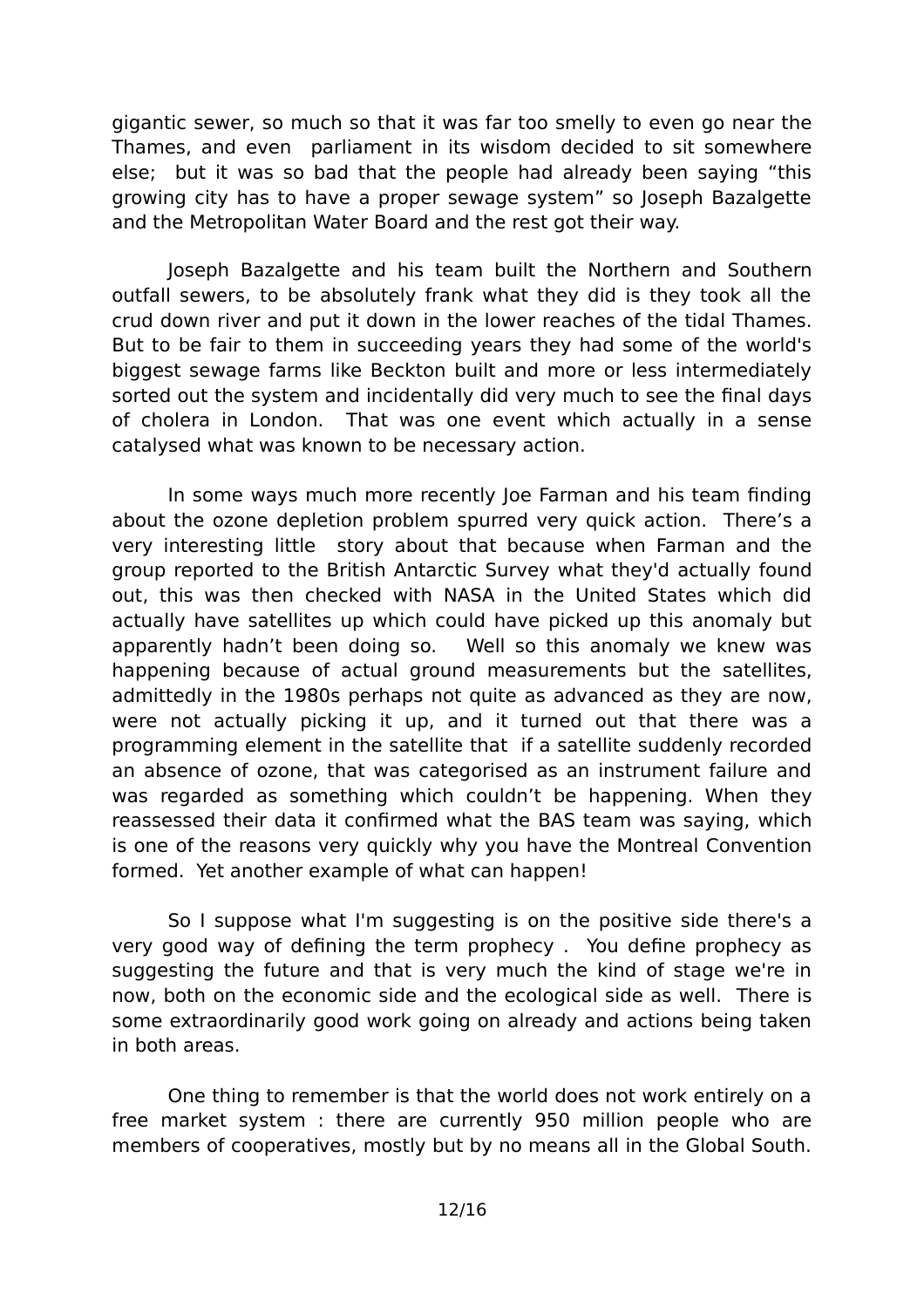There are already alternative ways of one sort or another. There is extraordinary work being done at the moment by the New Economics Foundation in its Great Transition project is developing quite a complex but workable econometric model of the British economy which feeds in the need to go ultra low carbon and more equitable. I learned from one of them recently that in fact most econometric models don't actually factor in the way banks and finance houses behave in response to economic changes. They don't actually factor in behaviour of financial institutions and many other things they don't factor in, which is one of the reasons why these models take one particular route; but NEF (the New Economic Foundation) is looking at it differently.

You've got people like the guy who wrote "Prosperity Without Growth", Tim Jackson ; there's a lot going on this field which is suggesting different ways forward; and of course within Britain we have this very interesting political development of the last few months where you now have two major parties one in Scotland, and one in the UK as a whole who are basically saying, " austerity is a political choice". It makes, if nothing else, whatever you think of their views, it opens up the debate in a way we've not seen really for I would say twenty to thirty years. And so on the economic side, that's just a tiny bit of what's happening in Britain.

You look across the world, there is lots and lots of new thinking going on, if you like suggesting the possible. You look at the low-carbon side and here the developments are quite astonishing in terms of the even the technological sides. We are now moving into an era where just for a start people are now starting to talk about divestment from fossil carbon, that in fact this is economically a dangerous thing to have so much of your future potential actually locked up in something which is not actually burnable, because in fact if you began to burn even half of the remaining available fossil carbon, ( coal, gas and oil ),then the planetary system will be more or less entirely wrecked.

There are all kinds of new technologies which are coming forward or older technologies which are being improved , and one of the startling things is how quickly things can be taken up. One of the most remarkable examples of the last five years or so is the very rapid take-up of very simple quite small scale solar cells linked to batteries and light-emitting diode (LED) lights, so in other words a very simple device which in cost is about the same cost as a few months of kerosene for an old dirty lamp, will actually produce five or six hours of good light every evening if it's left out in the open during the day . Those are selling like wildfire right across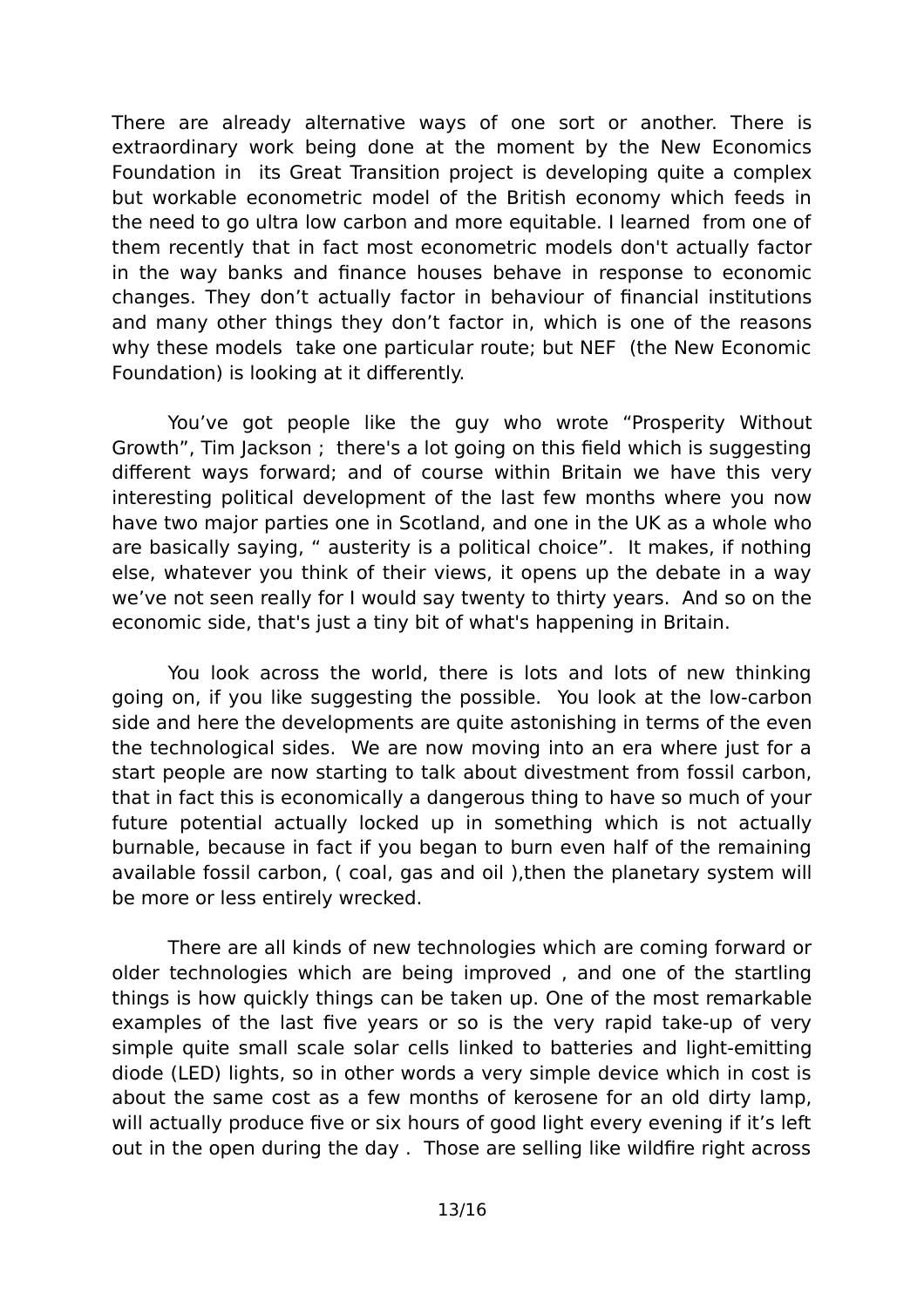much of the Global South primarily so far in sub-saharan Africa. There are many many many other examples of what can be done given the political will and a number of countries are actually doing this.

One of our sons is actually a renewable energy engineer who works in the tropics. He works mainly in the West Indies and it's interesting how some of the West Indies islands who basically are entirely dependent on oil for all their electricity and just about everything else, are suddenly seriously waking up to the incredible solar and wind potential that they have, and this is repeated time after time.

We're not yet at the point worldwide where either the new kind of economic thinking, or the new developments on green technologies have become fully mainstream , we're not there yet, but it may be, and one says this reluctantly, that you will have to have the boost when you do get very major weather events; because one of the issues with climate change which is very clear is that one of the quite early effects is not that you get more frequent weather events, but the individual ones do become more severe.

That typhoon which hit the Philippines a couple of years ago, Haiyan I think it was called, when it hit landfall on one of the southern Philippine Islands the speed was astonishing. You know when we hear about the hurricane, the one we call a hurricane which hit South East England what twenty, thirty years ago, peaked at about 90 mph. That is not a level of a tropical storm. It did a huge amount of damage but basically because it caught people completely by surprise. But if you look at how hurricanes, cyclones and typhoons, they are all the same thing, are actually measured, they're measured by the average speed for a 10 minute period, and that particular typhoon had an average speed for 10 minutes of 160 miles an hour; about twice as fast as we have got in any major storm in Britain ever, except on top of the Cairngorms. That actually is an indicator of the sorts of issues we're going to have in the future.

Now in a sense you're almost getting very pessimistic. You say, "Well, you know, we could have huge disasters with huge numbers of people killed before people take notice", and this in a sense I think is the kind of race that we're facing ; are we ready earlier to start making the really big changes or do we have to wait until there are such disasters that we're forced into action?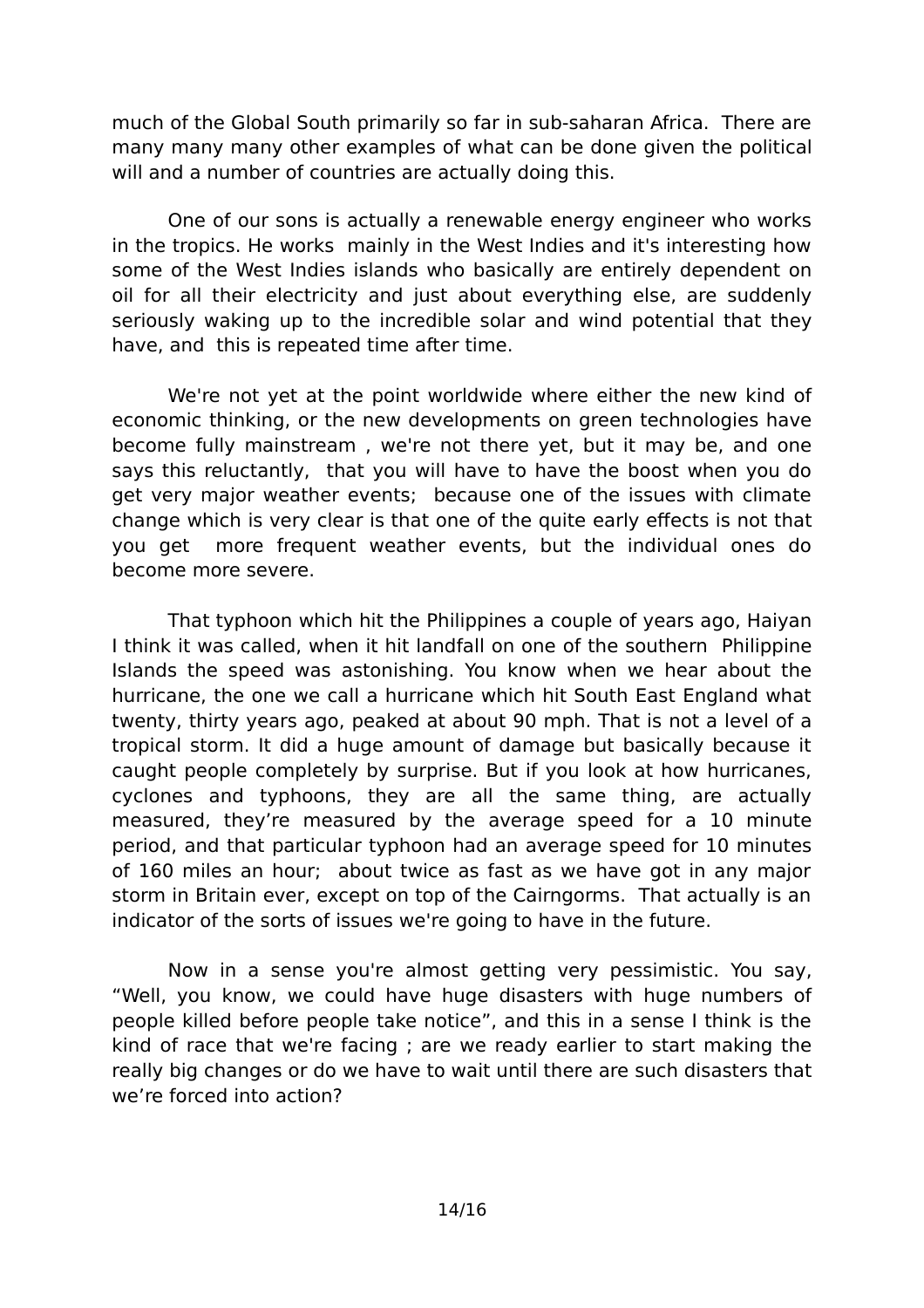Whether it's the former or the latter depends crucially on the amount of work to show the positive things that could be done in the short term, to demonstrate what can be done and what could be done pretty easily. The fact that some forms of renewable power are now right down to grid parity with electricity produced by burning coal, getting very close to it in many parts of the world; so even economically it is starting to make much more sense quite apart from the utter environmental need.

But let me finish off by coming back to the overall theme. What we're talking about is security and future wars. In a nutshell I think what one has to recognize is the tendency to control new threats by means of, if need be, maintaining the status quo.

The term I use for this is "liddism": you keep the lid on things rather than going underneath to the actual underlying causes. And the thing is, it's not actually workable in the kind of world that we're facing. We have huge opportunities, but the risk is that we see things in the old way.

We're now into the 15th year of the war on terror, and the news this week is of an expansion of Taliban and indeed Isis activity in Afghanistan, that Isis has made further gains in Syria; that it has now decided to develop the capability to bring down airliners abroad; that it is taking root in other parts of the world and this is nearly fifteen years after we thought the way to handle it was by military means. And you talk seriously to recently retired military who are very open about the extent of the failure and the fact that it is not recognized and not understood and not appreciated more generally. People on the inside know how bad it's been, but essentially there's almost a kind of omerta, a wall of silence, about how badly it has gone wrong.

And that is an indication that "liddism", controlling things, not going underneath, is simply not working. We've really got to think things out. I think if there's one lesson to come out of the experience of the terrible events of 9/ 11 it is that the way that we chose to respond has not worked, and that's a very strong indicator that if we're really going to face the problems of a divided and constrained world, if we think we can maintain the status quo for maybe a fifth of the world's population, it will not work.

So I will conclude by saying we're in an extraordinary important era. I think the timescale really is between now and 2045 or more crucially between 2015 and maybe 2030. That is when you have to have very big changes taking place in how we think about security. If we do, then I think